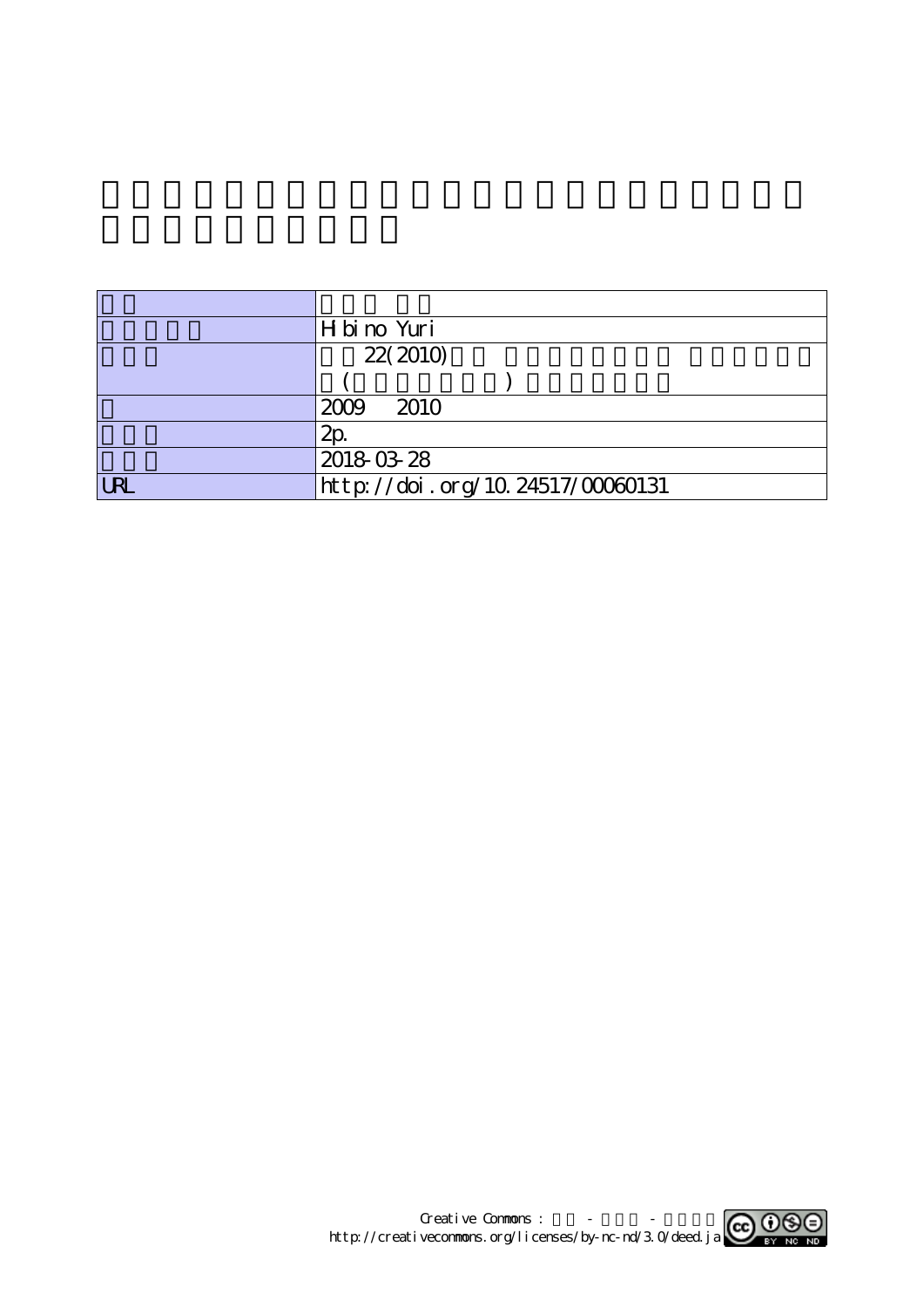$\checkmark$ 

## 女性に親和的なテクノロジーの探求と新しいヘルスケア・システムの創造 Research Project Project/Area Number 21200026 **Research Category** Grant-in-Aid for Scientific Research on Innovative [Areas \(Research](https://kaken.nii.ac.jp/en/search/?qc=Grant-in-Aid%20for%20Scientific%20Research%20on%20Innovative%20Areas%20%28Research%20a%20proposed%20research%20project%29) a proposed research project) All

| <b>Allocation Type</b>        | Single-year Grants                                                                                                                                                                                                                                                                                                                                                                                                                                                                                                                                                                                                                                                                                                 |
|-------------------------------|--------------------------------------------------------------------------------------------------------------------------------------------------------------------------------------------------------------------------------------------------------------------------------------------------------------------------------------------------------------------------------------------------------------------------------------------------------------------------------------------------------------------------------------------------------------------------------------------------------------------------------------------------------------------------------------------------------------------|
| <b>Research Field</b>         | Gender<br>Sociology/History of science and technology                                                                                                                                                                                                                                                                                                                                                                                                                                                                                                                                                                                                                                                              |
| <b>Research Institution</b>   | Kanazawa University                                                                                                                                                                                                                                                                                                                                                                                                                                                                                                                                                                                                                                                                                                |
| <b>Principal Investigator</b> | 日比野 由利<br>Kanazawa University, 医学系, 助教 (40362008)                                                                                                                                                                                                                                                                                                                                                                                                                                                                                                                                                                                                                                                                  |
| <b>Project Period (FY)</b>    | $2009 - 2010$                                                                                                                                                                                                                                                                                                                                                                                                                                                                                                                                                                                                                                                                                                      |
| <b>Project Status</b>         | Completed (Fiscal Year 2011)                                                                                                                                                                                                                                                                                                                                                                                                                                                                                                                                                                                                                                                                                       |
| <b>Budget Amount *help</b>    | ¥19,890,000 (Direct Cost: ¥15,300,000, Indirect Cost: ¥4,590,000)<br>Fiscal Year 2011: ¥6,240,000 (Direct Cost: ¥4,800,000, Indirect Cost: ¥1,440,000)<br>Fiscal Year 2010: ¥6,630,000 (Direct Cost: ¥5,100,000, Indirect Cost: ¥1,530,000)<br>Fiscal Year 2009: ¥7,020,000 (Direct Cost: ¥5,400,000, Indirect Cost: ¥1,620,000)                                                                                                                                                                                                                                                                                                                                                                                   |
| <b>Keywords</b>               | テクノロジー / ヘルスケア / 人口妊娠中絶 / 代理出産 / 生殖補助医療 / 資源化 / 生殖ツーリズム / 卵子提供 / ポリティクス / 生殖テクノロジー                                                                                                                                                                                                                                                                                                                                                                                                                                                                                                                                                                                                                                 |
| <b>Research Abstract</b>      | 11月に日本生命倫理学会でシンポジウムを企画し(シンポジウムテーマ「生殖技術における弱者とは誰か」)、インドの商業的代理出産をめぐる法規制や実態に<br>ついて、研究代表者が報告を行った。1月に東京で「国境を超える身体とツーリズム」というテーマで公開講演会を実施し、3名の演者に報告を依頼した(粟屋<br>剛・岡山大、柘植あつみ・明治学院大、出口顕・島根大)。報告の内容を生殖テクノロジーとヘルスケアを考える研究会のホームページに掲載し、閲覧できるよ<br>うにした。2月に第8回研究会を東京で開催し10名が報告を行った(小椋宗一郎、Christine Levy、小宅理沙、白井千晶、森脇健介、日比野由利、杵淵恵美子、小<br>門穂、林千章)。9月に第9回研究会を東京で開催し8名が報告を行った(小椋宗一郎、島薗洋介、野辺陽子、日比野由利、松浦由美子、南貴子、森脇健介、林千<br>章)。昨年から今年度にかけての研究会での議論の成果は論文集として刊行された(日比野由利・柳原良江編著『テクノロジーとヘルスケア-女性身体へのポリテ<br>ィクス-』生活書院)。研究会活動の他、研究員・牧由佳の協力を得てブログ(生殖テクノロジーとヘルスケアを考える研究会「防備<br>録]http://azuki0405.exblog.jp/)で生殖医療関係の記事の要約・紹介を随時公表しており、現在までに200件以上の記事、10,000件ほどの訪問者を数えた。研<br>究代表者は、アジアへの生殖ツーリズム現象に注目し、インド、タイ、マレーシアなどで調査を行い、その成果の一部を論文として公表した。 |

## Report (2 results)

- 2010 [Annual Research](https://kaken.nii.ac.jp/en/report/KAKENHI-PROJECT-21200026/212000262010jisseki/) Report
- 2009 [Annual Research](https://kaken.nii.ac.jp/en/report/KAKENHI-PROJECT-21200026/212000262009jisseki/) Report

## Research Products (19 results)

|                                                                                                                                                     |     |                 | All | 2011         | 2010 | 2009        | Other         |  |
|-----------------------------------------------------------------------------------------------------------------------------------------------------|-----|-----------------|-----|--------------|------|-------------|---------------|--|
|                                                                                                                                                     | All | Journal Article |     | Presentation |      | <b>Book</b> | Remarks       |  |
| [Journal Article] インドの商業的代理出産と法規制                                                                                                                   |     |                 |     |              |      |             | $2011 -$      |  |
| [Journal Article] アジアの生殖医療サービス-インドの商業的代理出産                                                                                                          |     |                 |     |              |      |             | $2011 -$      |  |
| [Journal Article] 卵子提供と女性保護-不妊治療における卵子ドナーの満足度調査(米国)から-                                                                                              |     |                 |     |              |      |             | $2009$ $\sim$ |  |
| [Journal Article] Exploring factors associated with the incidence of sexual harassment of hospital nurses by patients.                              |     |                 |     |              |      |             | $2009$ $\sim$ |  |
| [Journal Article] 自尊感情とリプロダクティブ・ヒストリー                                                                                                               |     |                 |     |              |      |             | $2009$ $\sim$ |  |
| [Journal Article] 看護職の地位とセクシュアル・ハラスメント                                                                                                              |     |                 |     |              |      |             | $2009$ $\sim$ |  |
| [Journal Article] Health impact of disaster related stress on pregnant women living in the affected area of the Noto-Peninsula earthquake in Japan. |     |                 |     |              |      |             | $2009$ $\sim$ |  |
| [Journal Article] Relationship between Noto-Peninsula earthquake and maternal postnatal depression and child-rearing.                               |     |                 |     |              |      |             | $2009 \times$ |  |
| [Journal Article] 能登半島地震による妊産婦への健康影響                                                                                                                |     |                 |     |              |      |             | $2009$ $\sim$ |  |